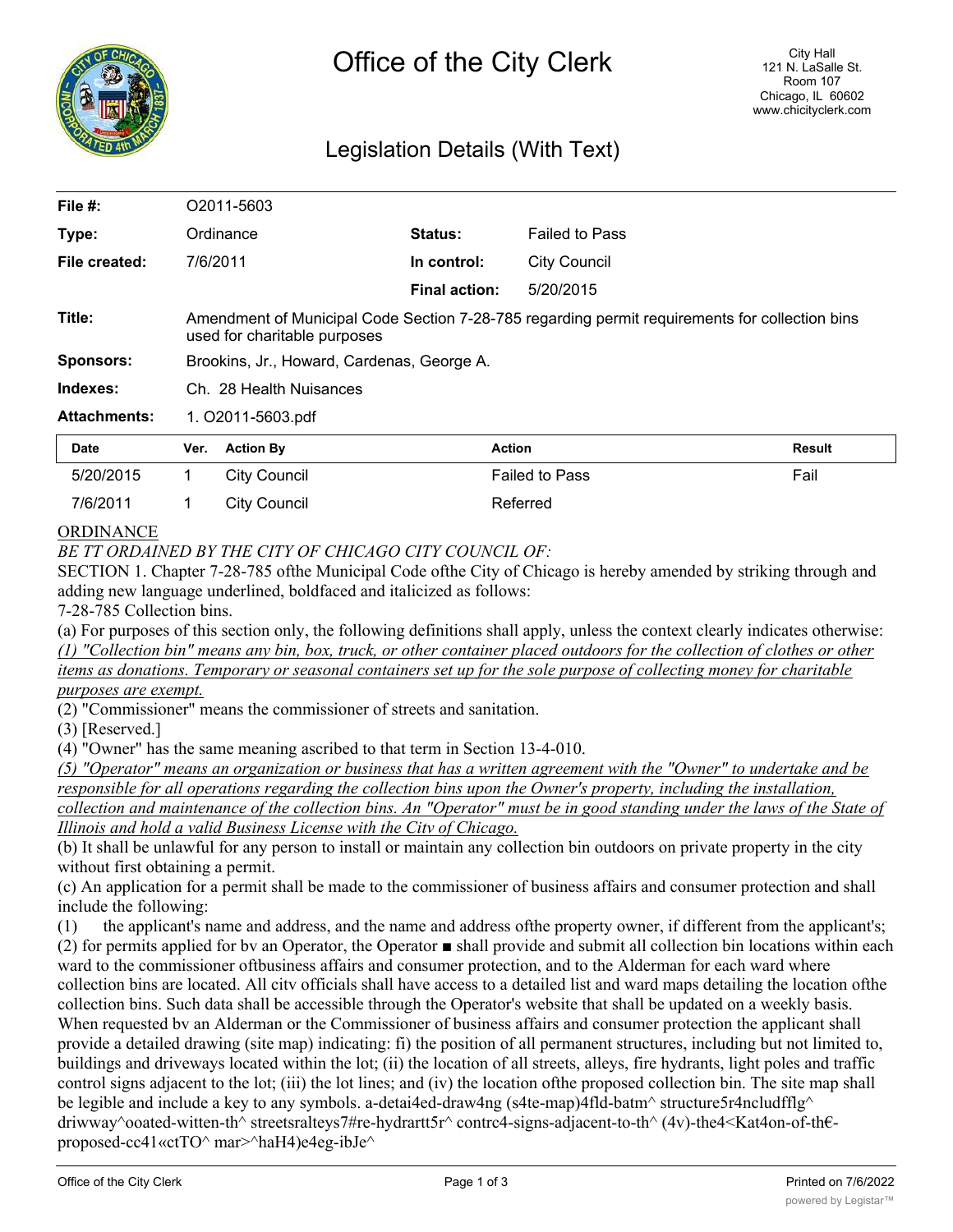## **File #:** O2011-5603, **Version:** 1

(3) a statement indicating the scheduled times for removal of the contents of the collection bin;

(4) the name and telephone number of an emergency contact person;

(5) pictures of the proposed site and collection bin;

(6) the name, address and contact person of the Operator organisation that will be using the collection bin for donations; and

(7) any other information required by the commissioner of business affairs and consumer protection.

The commissioner of business affairs and consumer protection shall forward the completed application to the city council. The following restrictions apply to the issuance of any permit under this section:

(1) a numbered permit shall be issued only solely to the

## *property-owner Operator who has filed the application*

*for a collection bin on a specific property site on which*

the collection bin will be located; and

(2) a permit shall not be issued for a collection bin to be located on anv property containing a dwelling unit, as that term is defined in Section 13-4-010.

(f) Upon passage of an ordinance approving the issuance of the permit, the commissioner of business affairs and consumer protection shall issue the permit.

(g) As a condition of the permit, it shall be the duty of the permit holder to:

(1) maintain the collection bin in good condition and repair;

(2) use a collection bin of sufficient size to prevent any overflow or accumulation of clothes or other donated items outside of the collection bin;

*(3) cause to be removed at his own cost and expense all contents of the collection bin. The removal shall be of such frequency to prevent the overflow and accumulation of clothes or other donated items outside of the collection bin and shall be in accordance with the provisions of this code. The schedule of removal of the items shall be posted-on-thecollection-bin made available bv the Operator to the Alderman ofthe ward where the collection bin is located and the Commissioner of Business Affairs and Consumer Protection upon request;*

(4) ensure that the collection bin is only being used by the organization listed on the permit. The name of the Operator organization using the bin for donations shall be posted on the bin; and

(5) post on the collection bin the permit number for that collection bin as well as the name and telephone number of a responsible person to contact in case of any emergency.

Failure to adhere to any conditions imposed in the permit may result in revocation of the permit.

(h) No collection bin shall be placed so as to constitute a nuisance to an adjacent property or the occupants thereof. (i) A collection bin: (i) that is in poor condition or in a state of disrepair; (ii) which clothes or other donated items are permitted to accumulate outside of the collection bin; or (iii) containing

(i) A-per mit-iss ued-pursuant-tc-th«-sectk>r $\land$ 

two-years<sub>r</sub>and-the<sup> $\land$ </sup>>iennial-fee-&to .00 per-lot-The

r $\text{r}$ rmit-shall-e $\text{r}$ ke-o $\text{r}$  4 4 021-of

*this-Code. A permit certificate shall be issued to Operators for a term of two years that enumerates the individual numbers issued to each collection bin for which the Operator is entitled to operate under the provisions contained in this sub-section. The fee for each collection bin used by the Operator in the City of Chicago shall be \$50.00. The Operator's permit shall expire on the date indicated in Section 4-4-021 of this Code.*

(k) Upon the determination that a person has violated a provision of this section or any rule or regulation promulgated hereunder, the commissioner of business affairs and consumer protection or the commissioner of streets and sanitation may institute an administrative adjudication proceeding with the department of administrative hearings by forwarding a copy of a notice of violation or a notice of hearing, which has been properly served, to the department of administrative hearings; provided however, revocation of the permit by the commissioner of business affairs and consumer protection shall be in accordance with the requirements of Chapter 4-4 of the Municipal Code.

(1) The commissioner of business affairs and consumer protection is authorized to adopt such rules and regulations as such commissioner deems expedient for the proper administration and enforcement of this section. The rules and regulations may include, but not be limited to, provisions regulating the size and location of the collection bins on the lots.

(m) The provisions of this section shall be enforced by the

department of business affairs and consumer protection and by the department of streets and sanitation.

(n) No person whose permit under this section is revoked for any cause shall be granted another permit under this